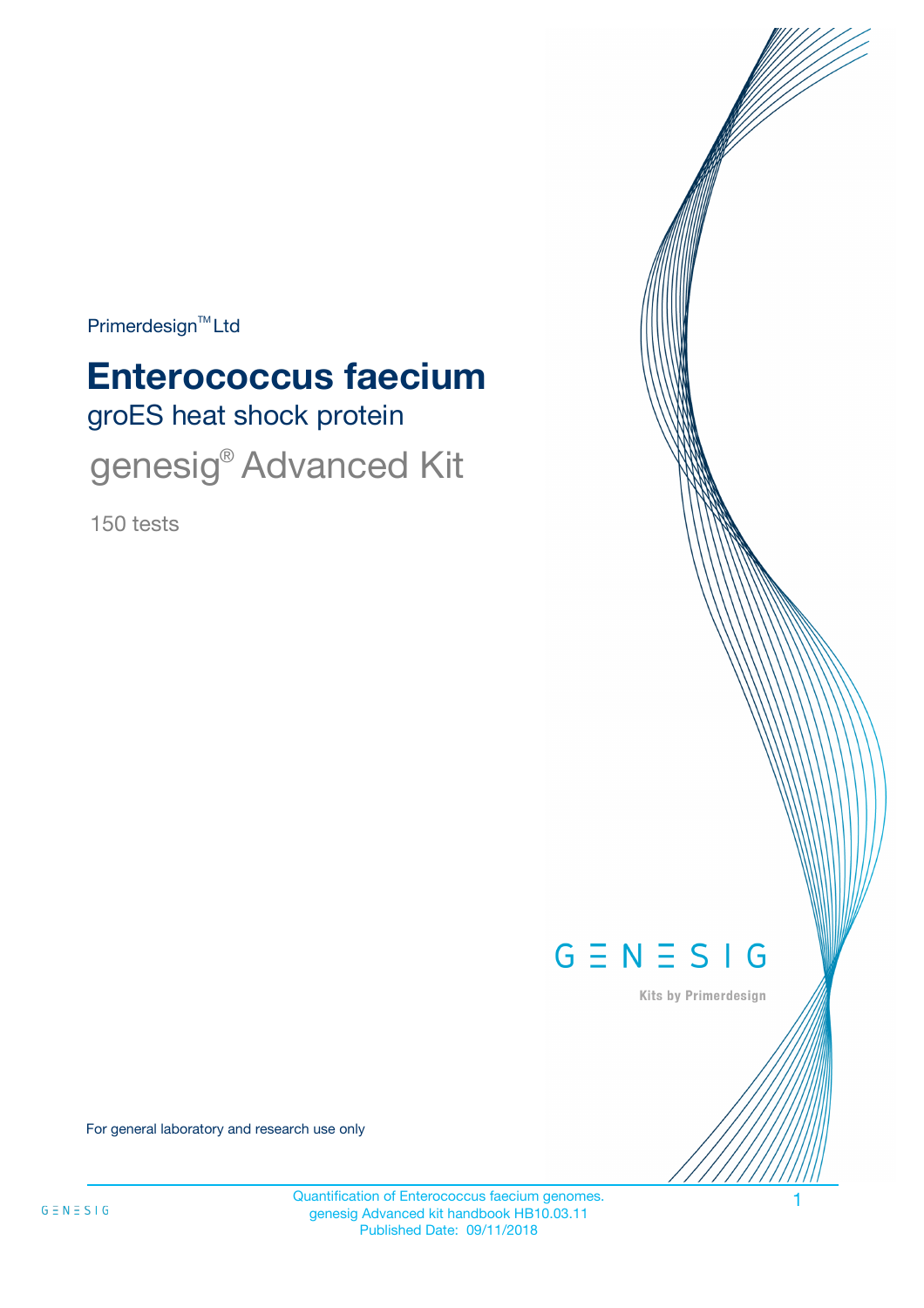# Introduction to Enterococcus faecium

E. faecium is a Gram-positive, non-motile bacterium of spherical shape that occurs in pairs or chains. The DNA genome of approximately 2.8 Mbp has a circular organisation with several plasmids. These plasmids are thought to play a role in antibiotic resistance by conjugation. This bacterium is a facultative anaerobe that usually inhabits the gastrointestinal tract of many animal species. However, it can colonise the urinary tract or open wounds causing infection. Strains of E. faecium found in clinical isolates are often found to possess enterococcal surface proteins (Esp) that participate in bacterial aggregation and the formation of biofilms.

The bacteria can survive for long periods of time on many surfaces and in environments including soil. E. faecium can also withstand temperatures of 10-45°C and acidic or basic environments. From any surface the bacteria can be transferred to skin where it infects any open wound. E. faecium has a highly significant role in nosocomial infections resulting in bacteremia when hospital surfaces are not thoroughly sterilised. The expression of Esp gene aids this by increasing the ability to bind to hospital instruments in the bio-film configuration. Conjugation of plasmids has lead to multi-drug resistance including resistance to the antibiotic Vancomycin.

Infection by E. faecium can lead to nosocomial bacteremia, surgical wound infection, endocarditis and urinary tract infections depending on how the patient was initially infected.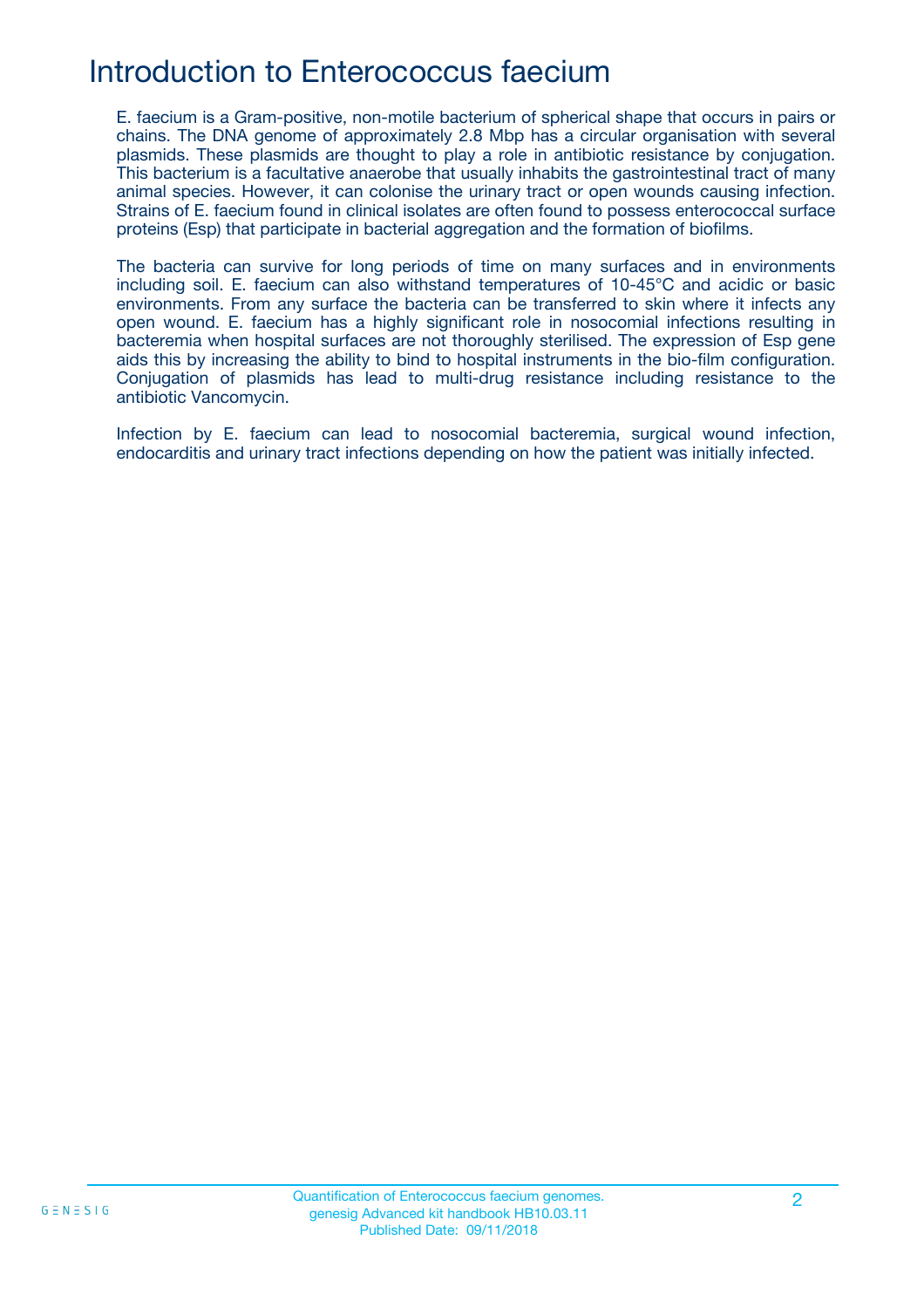# **Specificity**

The Primerdesign genesig Kit for Enterococcus faecium (E.faecium) genomes is designed for the in vitro quantification of E.faecium genomes. The kit is designed to have a broad detection profile. Specifically, the primers represent 100% homology with over 95% of the NCBI database reference sequences available at the time of design.

The dynamics of genetic variation means that new sequence information may become available after the initial design. Primerdesign periodically reviews the detection profiles of our kits and when required releases new versions.

The primers have 100% homology with over 95% of Enterococcus faecium reference sequences included in the NCBI database (AF417582.1 and AY315820.1) and have low homology to other Enterococcus, Lactococcus and Streptococcus strains.

If you require further information, or have a specific question about the detection profile of this kit then please send an e.mail to enquiry@primerdesign.co.uk and our bioinformatics team will answer your question.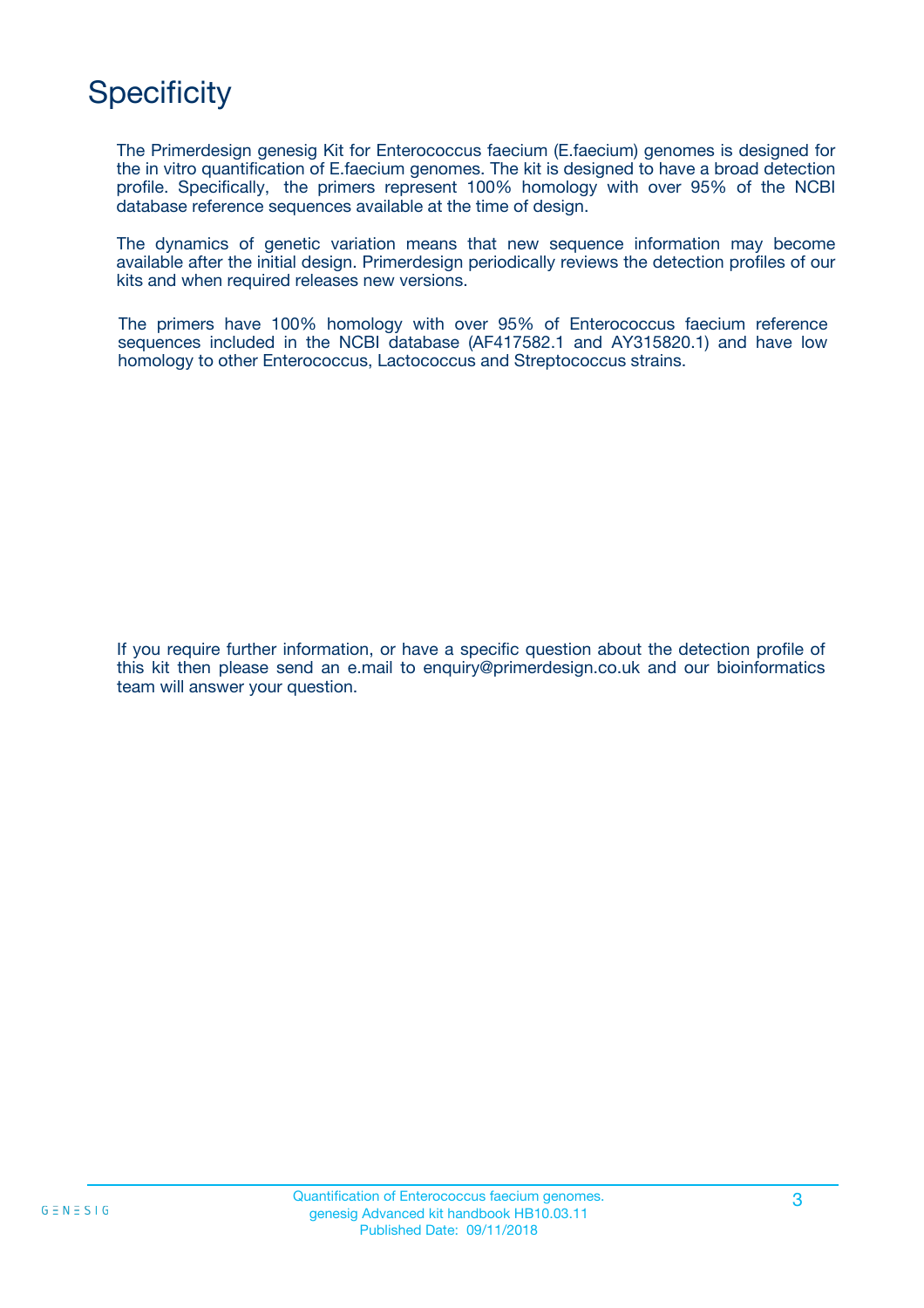# Kit contents

- **E.faecium specific primer/probe mix (150 reactions BROWN)** FAM labelled
- **E.faecium positive control template (for Standard curve RED)**
- **Internal extraction control primer/probe mix (150 reactions BROWN)** VIC labelled as standard
- **Internal extraction control DNA (150 reactions BLUE)**
- **Endogenous control primer/probe mix (150 reactions BROWN)** FAM labelled
- **RNase/DNase free water (WHITE)** for resuspension of primer/probe mixes
- **Template preparation buffer (YELLOW)** for resuspension of internal control template, positive control template and standard curve preparation

### Reagents and equipment to be supplied by the user

#### **Real-time PCR Instrument**

#### **Extraction kit**

This kit is recommended for use with genesig Easy DNA/RNA extraction kit. However, it is designed to work well with all processes that yield high quality RNA and DNA with minimal PCR inhibitors.

#### **oasig**TM **lyophilised or Precision**®**PLUS 2X qPCR Master Mix**

This kit is intended for use with oasig or PrecisionPLUS2X qPCR Master Mix.

**Pipettors and Tips**

**Vortex and centrifuge**

#### **Thin walled 1.5 ml PCR reaction tubes**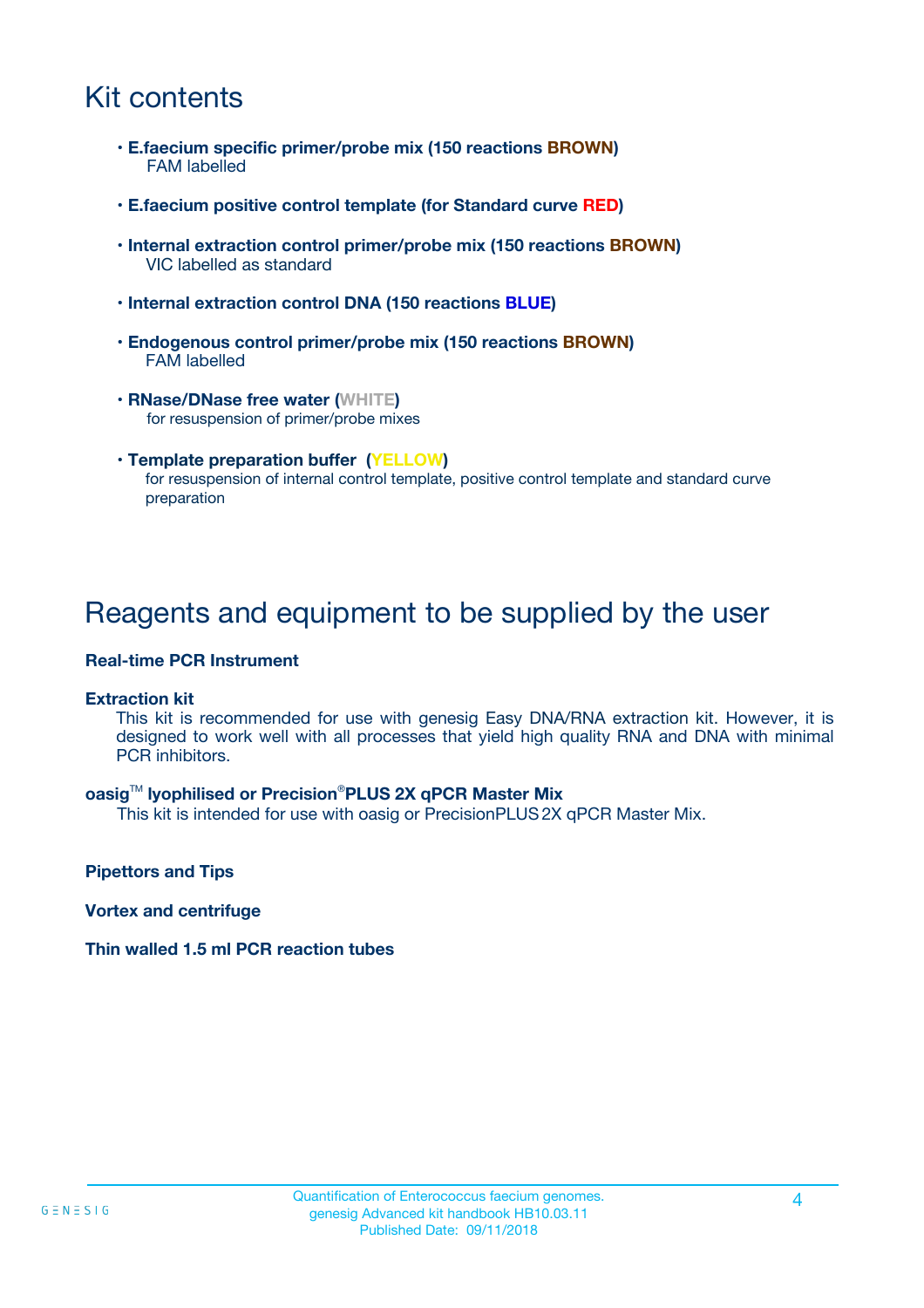### Kit storage and stability

This kit is stable at room temperature but should be stored at -20ºC on arrival. Once the lyophilised components have been resuspended they should not be exposed to temperatures above -20°C for longer than 30 minutes at a time and unnecessary repeated freeze/thawing should be avoided. The kit is stable for six months from the date of resuspension under these circumstances.

If a standard curve dilution series is prepared this can be stored frozen for an extended period. If you see any degradation in this serial dilution a fresh standard curve can be prepared from the positive control.

Primerdesign does not recommend using the kit after the expiry date stated on the pack.

### Suitable sample material

All kinds of sample material suited for PCR amplification can be used. Please ensure the samples are suitable in terms of purity, concentration, and DNA integrity (An internal PCR control is supplied to test for non specific PCR inhibitors). Always run at least one negative control with the samples. To prepare a negative-control, replace the template DNA sample with RNase/DNase free water.

### Dynamic range of test

Under optimal PCR conditions genesig E.faecium detection kits have very high priming efficiencies of >95% and can detect less than 100 copies of target template.

### Notices and disclaimers

This product is developed, designed and sold for research purposes only. It is not intended for human diagnostic or drug purposes or to be administered to humans unless clearly expressed for that purpose by the Food and Drug Administration in the USA or the appropriate regulatory authorities in the country of use. During the warranty period Primerdesign genesig detection kits allow precise and reproducible data recovery combined with excellent sensitivity. For data obtained by violation to the general GLP guidelines and the manufacturer's recommendations the right to claim under guarantee is expired. PCR is a proprietary technology covered by several US and foreign patents. These patents are owned by Roche Molecular Systems Inc. and have been sub-licensed by PE Corporation in certain fields. Depending on your specific application you may need a license from Roche or PE to practice PCR. Additional information on purchasing licenses to practice the PCR process may be obtained by contacting the Director of Licensing at Roche Molecular Systems, 1145 Atlantic Avenue, Alameda, CA 94501 or Applied Biosystems business group of the Applera Corporation, 850 Lincoln Centre Drive, Foster City, CA 94404. In addition, the 5' nuclease assay and other homogeneous amplification methods used in connection with the PCR process may be covered by U.S. Patents 5,210,015 and 5,487,972, owned by Roche Molecular Systems, Inc, and by U.S. Patent 5,538,848, owned by The Perkin-Elmer Corporation.

# Trademarks

Primerdesign™ is a trademark of Primerdesign Ltd.

genesig $^\circledR$  is a registered trademark of Primerdesign Ltd.

The PCR process is covered by US Patents 4,683,195, and 4,683,202 and foreign equivalents owned by Hoffmann-La Roche AG. BI, ABI PRISM® GeneAmp® and MicroAmp® are registered trademarks of the Applera Genomics (Applied Biosystems Corporation). BIOMEK® is a registered trademark of Beckman Instruments, Inc.; iCycler™ is a registered trademark of Bio-Rad Laboratories, Rotor-Gene is a trademark of Corbett Research. LightCycler™ is a registered trademark of the Idaho Technology Inc. GeneAmp®, TaqMan® and AmpliTaqGold® are registered trademarks of Roche Molecular Systems, Inc., The purchase of the Primerdesign™ reagents cannot be construed as an authorization or implicit license to practice PCR under any patents held by Hoffmann-LaRoche Inc.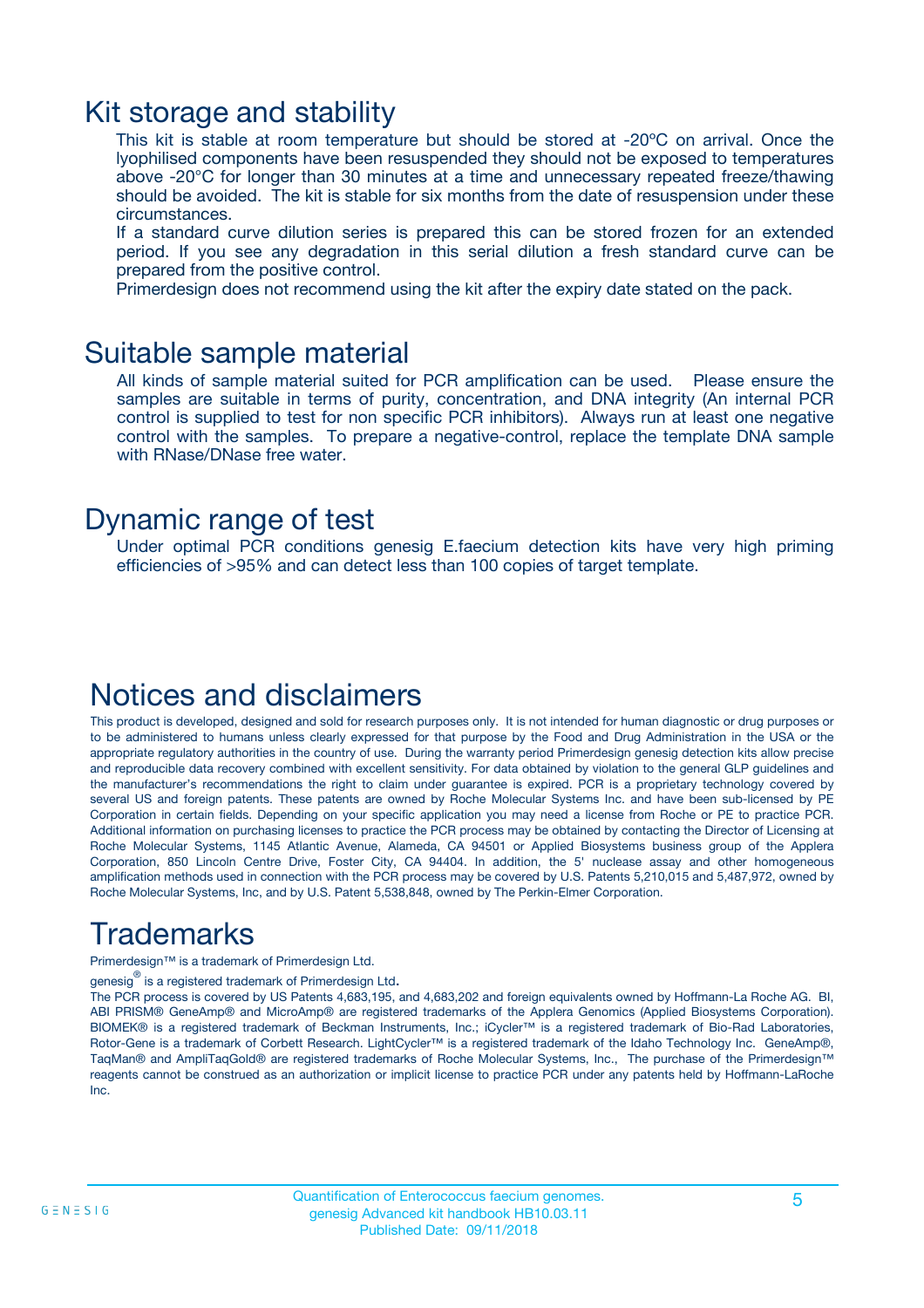### Principles of the test

#### **Real-time PCR**

A E.faecium specific primer and probe mix is provided and this can be detected through the FAM channel.

The primer and probe mix provided exploits the so-called TaqMan® principle. During PCR amplification, forward and reverse primers hybridize to the E.faecium DNA. A fluorogenic probe is included in the same reaction mixture which consists of a DNA probe labeled with a 5`-dye and a 3`-quencher. During PCR amplification, the probe is cleaved and the reporter dye and quencher are separated. The resulting increase in fluorescence can be detected on a range of qPCR platforms.

#### **Positive control**

For copy number determination and as a positive control for the PCR set up, the kit contains a positive control template. This can be used to generate a standard curve of E.faecium copy number / Cq value. Alternatively the positive control can be used at a single dilution where full quantitative analysis of the samples is not required. Each time the kit is used, at least one positive control reaction must be included in the run. A positive result indicates that the primers and probes for detecting the target E.faecium gene worked properly in that particular experimental scenario. If a negative result is obtained the test results are invalid and must be repeated. Care should be taken to ensure that the positive control does not contaminate any other kit component which would lead to false-positive results. This can be achieved by handling this component in a Post PCR environment. Care should also be taken to avoid cross-contamination of other samples when adding the positive control to the run. This can be avoided by sealing all other samples and negative controls before pipetting the positive control into the positive control well.

#### **Negative control**

To validate any positive findings a negative control reaction should be included every time the kit is used. For this reaction the RNase/DNase free water should be used instead of template. A negative result indicates that the reagents have not become contaminated while setting up the run.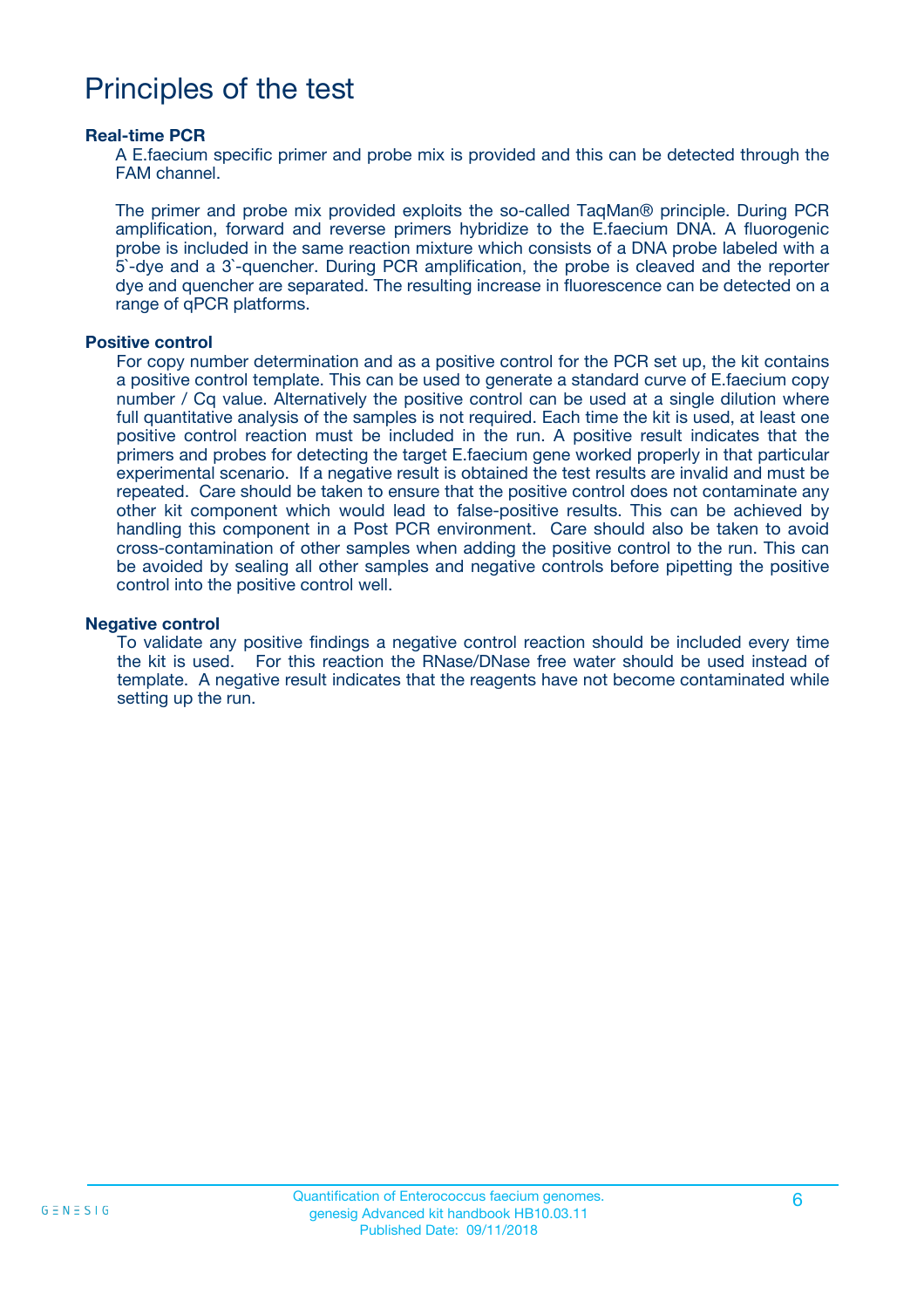#### **Internal DNA extraction control**

When performing DNA extraction, it is often advantageous to have an exogenous source of DNA template that is spiked into the lysis buffer. This control DNA is then co-purified with the sample DNA and can be detected as a positive control for the extraction process. Successful co-purification and qPCR for the control DNA also indicates that PCR inhibitors are not present at a high concentration.

A separate primer and probe mix are supplied with this kit to detect the exogenous DNA using qPCR. The primers are present at PCR limiting concentrations which allows multiplexing with the target sequence primers. Amplification of the control DNA does not interfere with detection of the E.faecium target DNA even when present at low copy number. The Internal control is detected through the VIC channel and gives a Cq value of 28+/-3.

#### **Endogenous control**

To confirm extraction of a valid biological template, a primer and probe mix is included to detect an endogenous gene. Detection of the endogenous control is through the FAM channel and it is NOT therefore possible to perform a multiplex with the E.faecium primers. A poor endogenous control signal may indicate that the sample did not contain sufficient biological material.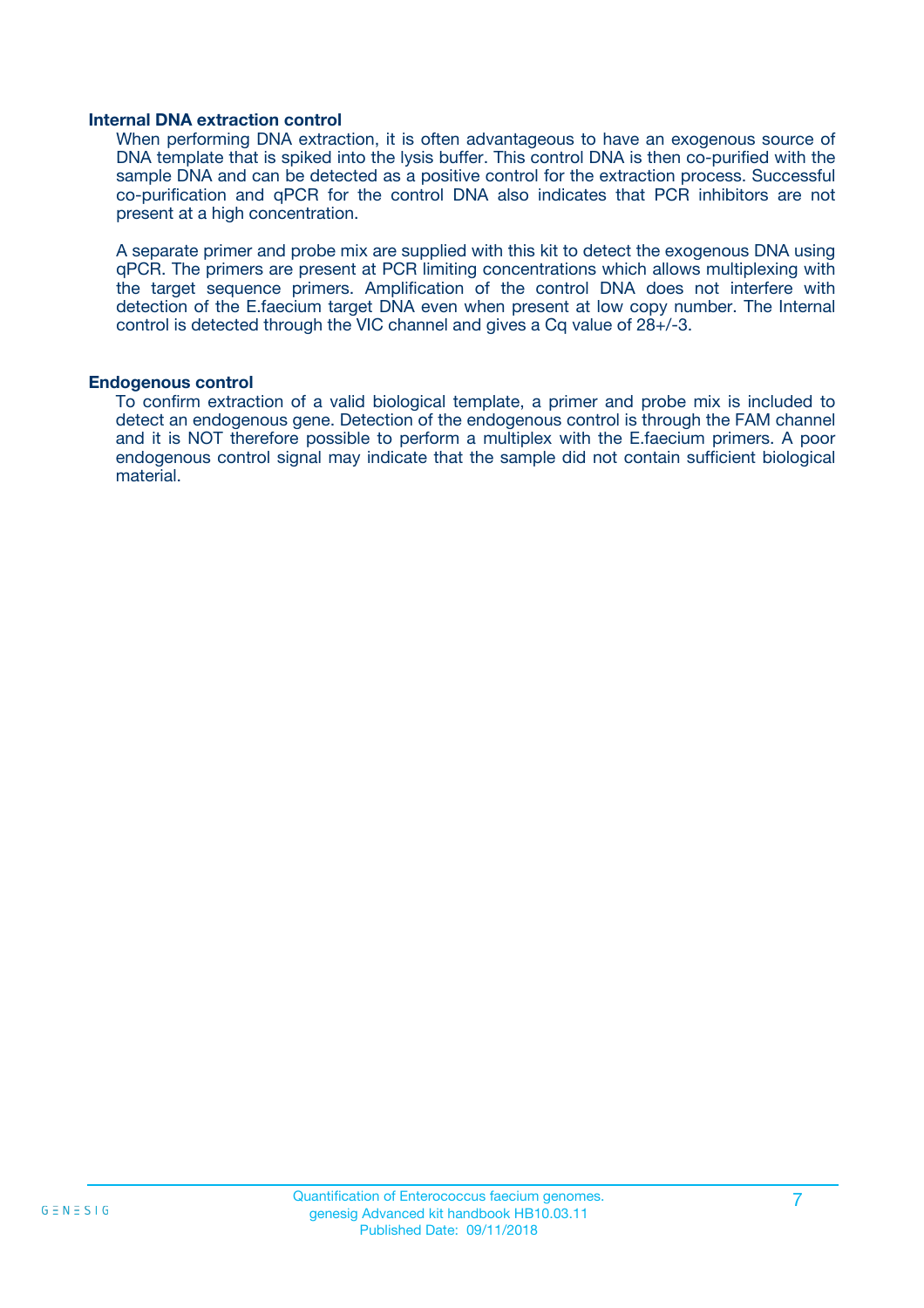### Resuspension protocol

To minimize the risk of contamination with foreign DNA, we recommend that all pipetting be performed in a PCR clean environment. Ideally this would be a designated PCR lab or PCR cabinet. Filter tips are recommended for all pipetting steps.

- **1. Pulse-spin each tube in a centrifuge before opening.** This will ensure lyophilised primer and probe mix is in the base of the tube and is not spilt upon opening the tube.
- **2. Resuspend the primer/probe mixes in the RNase/DNase free water supplied, according to the table below:**

To ensure complete resuspension, vortex each tube thoroughly.

| Component - resuspend in water                       |          |  |
|------------------------------------------------------|----------|--|
| <b>Pre-PCR pack</b>                                  |          |  |
| E.faecium primer/probe mix (BROWN)                   | $165$ µ  |  |
| Internal extraction control primer/probe mix (BROWN) | $165$ µl |  |
| Endogenous control primer/probe mix (BROWN)          | 165 µl   |  |

**3. Resuspend the internal control template and positive control template in the template preparation buffer supplied, according to the table below:** To ensure complete resuspension, vortex each tube thoroughly.

| Component - resuspend in template preparation buffer |  |  |  |
|------------------------------------------------------|--|--|--|
| <b>Pre-PCR heat-sealed foil</b>                      |  |  |  |
| Internal extraction control DNA (BLUE)               |  |  |  |
| <b>Post-PCR heat-sealed foil</b>                     |  |  |  |
| E. faecium Positive Control Template (RED) *         |  |  |  |

\* This component contains high copy number template and is a VERY significant contamination risk. It must be opened and handled in a separate laboratory environment, away from the other components.

### DNA extraction

The internal extraction control DNA can be added either to the DNA lysis/extraction buffer or to the DNA sample once it has been resuspended in lysis buffer.

**DO NOT add the internal extraction control DNA directly to the unprocessed biological sample as this will lead to degradation and a loss in signal.**

- **1. Add 4µl of the Internal extraction control DNA (BLUE) to each sample in DNA lysis/extraction buffer per sample.**
- **2. Complete DNA extraction according to the manufacturers protocols.**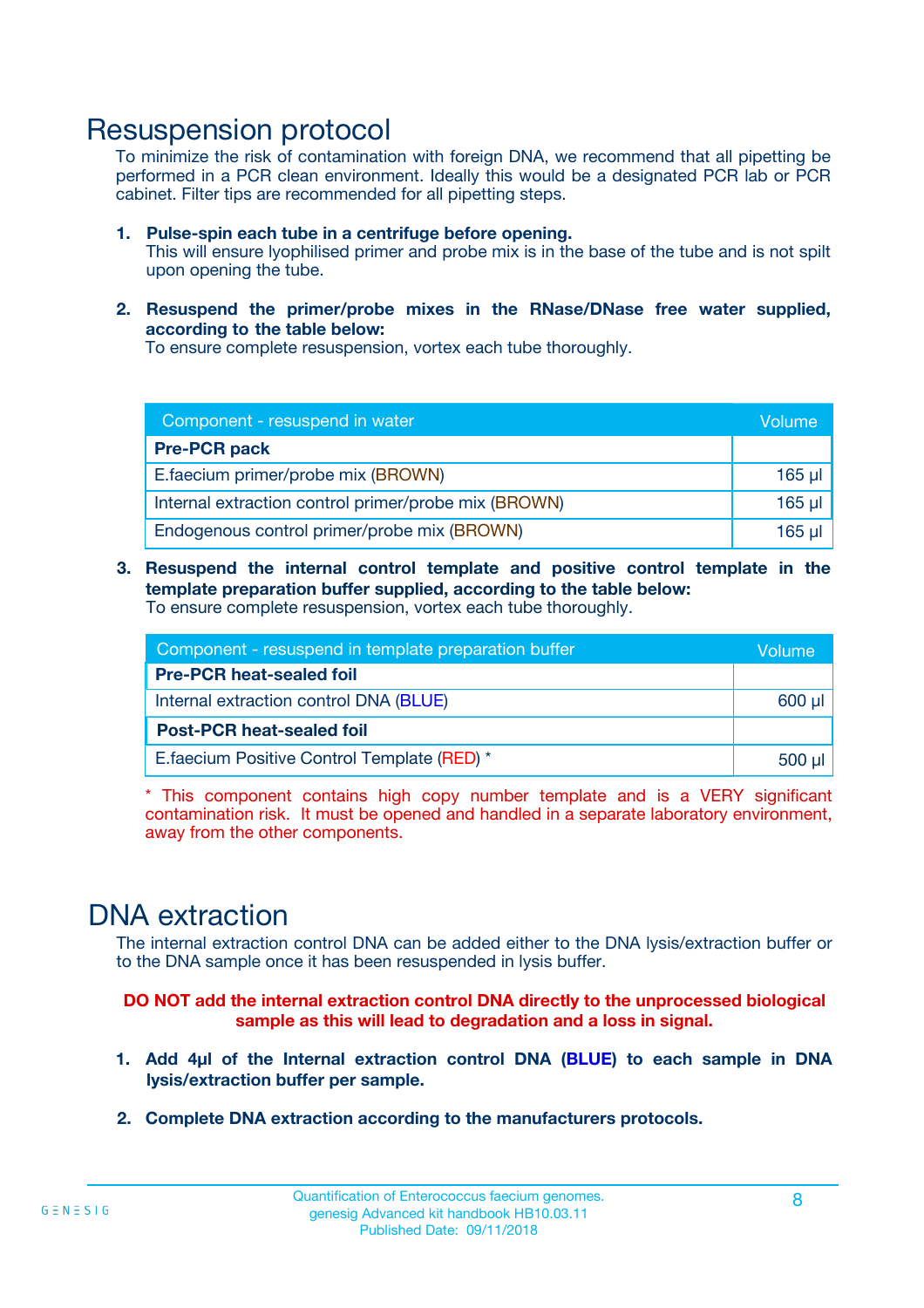# qPCR detection protocol

**1. For each DNA sample prepare a reaction mix according to the table below:** Include sufficient reactions for positive and negative controls.

| Component                                            | Volume   |
|------------------------------------------------------|----------|
| oasig or PrecisionPLUS 2X qPCR Master Mix            | 10 $\mu$ |
| E.faecium primer/probe mix (BROWN)                   | 1 µI     |
| Internal extraction control primer/probe mix (BROWN) | 1 µl     |
| <b>RNase/DNase free water (WHITE)</b>                | $3 \mu$  |
| <b>Final Volume</b>                                  | 15 µl    |

**2. For each DNA sample prepare an endogenous control reaction according to the table below (Optional):**

**This control reaction will provide useful information regarding the quality of the biological sample.**

| Component                                   | Volume          |
|---------------------------------------------|-----------------|
| oasig or PrecisionPLUS 2X qPCR Master Mix   | $10 \mu$        |
| Endogenous control primer/probe mix (BROWN) | 1 µI            |
| <b>RNase/DNase free water (WHITE)</b>       | 4 µl            |
| <b>Final Volume</b>                         | 15 <sub>µ</sub> |

- **3. Pipette 15µl of each mix into individual wells according to your qPCR experimental plate set up.**
- **4. Prepare sample DNA templates for each of your samples.**
- **5. Pipette 5µl of DNA template into each well, according to your experimental plate set up.**

For negative control wells use 5µl of RNase/DNase free water. The final volume in each well is 20ul.

**6. If a standard curve is included for quantitative analysis, prepare a reaction mix according to the table below:**

| Component                                 | Volume  |
|-------------------------------------------|---------|
| oasig or PrecisionPLUS 2X qPCR Master Mix | 10 µl   |
| E.faecium primer/probe mix (BROWN)        | 1 µI    |
| <b>RNase/DNase free water (WHITE)</b>     | $4 \mu$ |
| <b>Final Volume</b>                       | 15 µl   |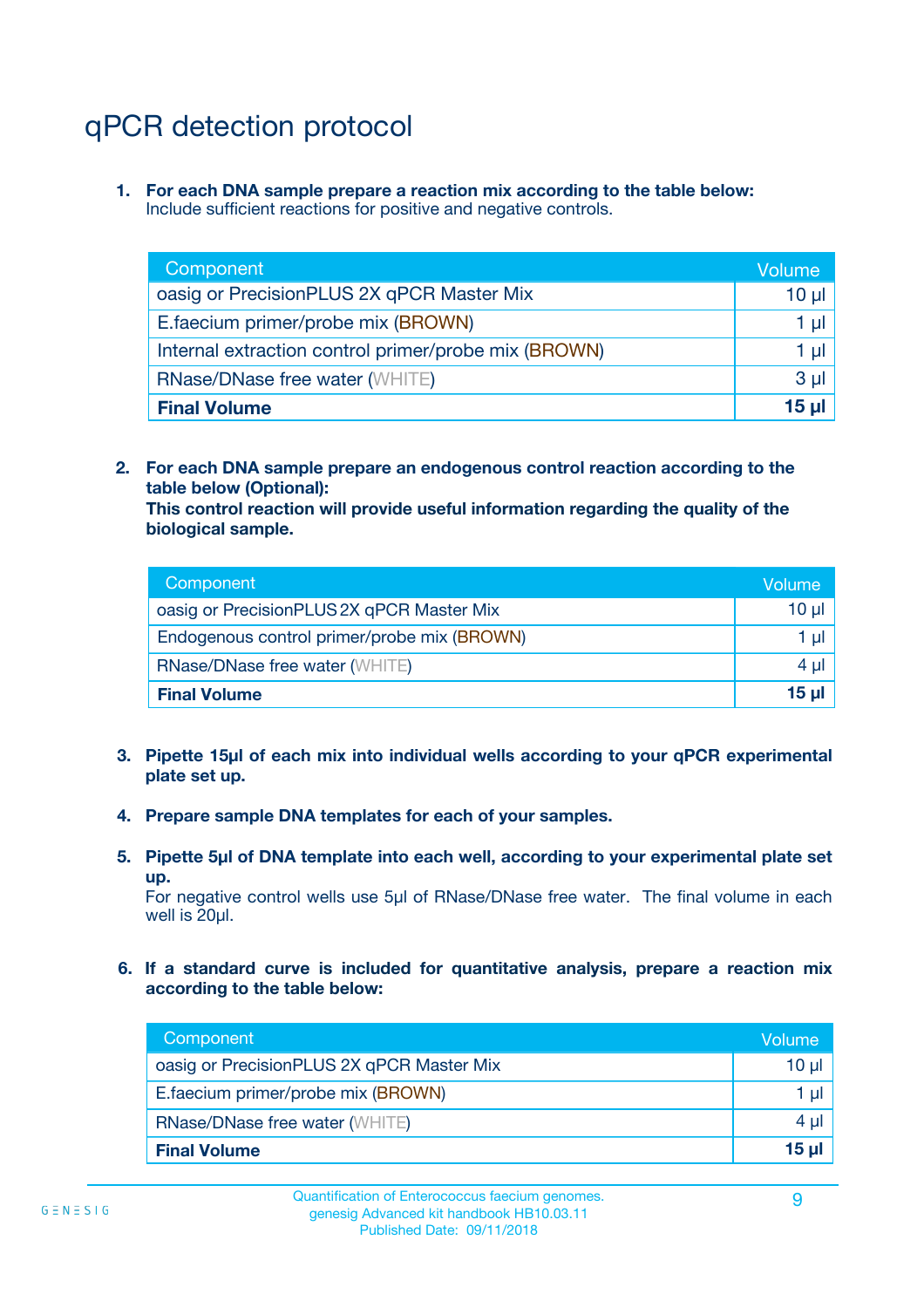#### **7. Preparation of standard curve dilution series.**

- 1) Pipette 90µl of template preparation buffer into 5 tubes and label 2-6
- 2) Pipette 10µl of Positive Control Template (RED) into tube 2
- 3) Vortex thoroughly
- 4) Change pipette tip and pipette 10µl from tube 2 into tube 3
- 5) Vortex thoroughly

Repeat steps 4 and 5 to complete the dilution series

| <b>Standard Curve</b>         | <b>Copy Number</b>     |
|-------------------------------|------------------------|
| Tube 1 Positive control (RED) | $2 \times 10^5$ per µl |
| Tube 2                        | $2 \times 10^4$ per µl |
| Tube 3                        | $2 \times 10^3$ per µl |
| Tube 4                        | $2 \times 10^2$ per µl |
| Tube 5                        | 20 per µl              |
| Tube 6                        | 2 per µl               |

**8. Pipette 5µl of standard template into each well for the standard curve according to your experimental plate set up.**

#### The final volume in each well is 20µl.

# qPCR amplification protocol

Amplification conditions using oasig or PrecisionPLUS 2X qPCR Master Mix.

|             | <b>Step</b>       | <b>Time</b>     | Temp    |
|-------------|-------------------|-----------------|---------|
|             | Enzyme activation | 2 min           | 95 °C   |
| Cycling x50 | Denaturation      | 10 <sub>s</sub> | 95 $°C$ |
|             | DATA COLLECTION * | 60 s            | 60 °C   |

\* Fluorogenic data should be collected during this step through the FAM and VIC channels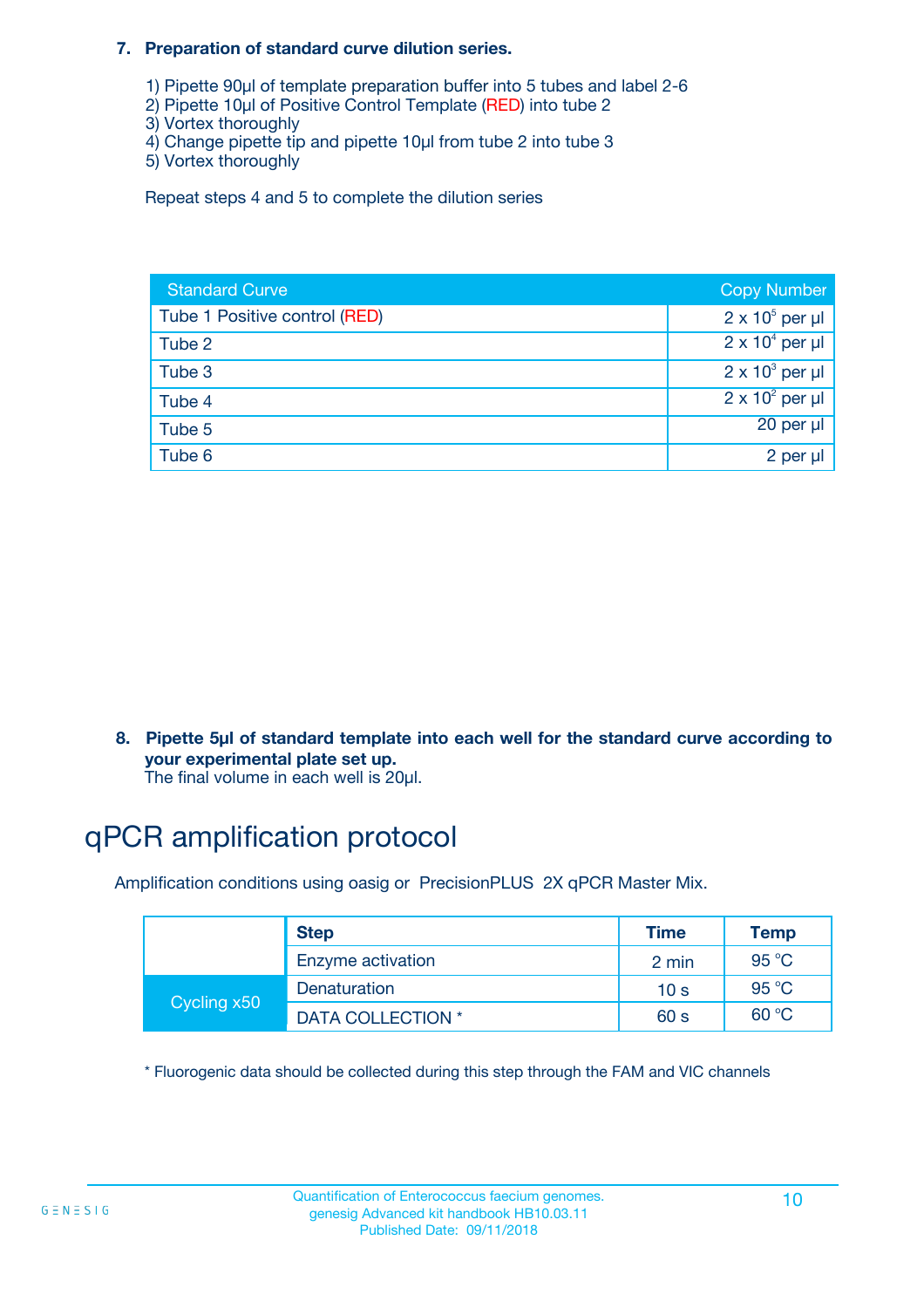# Interpretation of results

| <b>Target</b><br>(FAM) | <b>Internal</b><br>control<br>(NIC) | <b>Positive</b><br>control | <b>Negative</b><br>control | Interpretation                                                                                                  |
|------------------------|-------------------------------------|----------------------------|----------------------------|-----------------------------------------------------------------------------------------------------------------|
| $\leq 30$              | $+ 1 -$                             | ÷                          |                            | <b>POSITIVE QUANTITATIVE RESULT</b><br>calculate copy number                                                    |
| > 30                   | ٠                                   | ÷                          |                            | <b>POSITIVE QUANTITATIVE RESULT</b><br>calculate copy number                                                    |
| > 30                   |                                     | ÷                          |                            | <b>POSITIVE QUALITATIVE RESULT</b><br>do not report copy number as this<br>may be due to poor sample extraction |
|                        | ÷                                   | ÷                          |                            | <b>NEGATIVE RESULT</b>                                                                                          |
| $+ 1 -$                | $+ 1 -$                             | ÷                          | $\leq$ 35                  | <b>EXPERIMENT FAILED</b><br>due to test contamination                                                           |
| $+$ / -                | $+ 1 -$                             | ÷                          | > 35                       | $\star$                                                                                                         |
|                        |                                     | ÷                          |                            | <b>SAMPLE PREPARATION FAILED</b>                                                                                |
|                        |                                     |                            | $+$ /                      | <b>EXPERIMENT FAILED</b>                                                                                        |

Positive control template (**RED**) is expected to amplify between Cq 16 and 23. Failure to satisfy this quality control criterion is a strong indication that the experiment has been compromised.

\*Where the test sample is positive and the negative control is positive with a  $Ca > 35$ , the sample must be reinterpreted based on the relative signal strength of the two results:



If the sample amplifies  $> 5$  Cq earlier than the negative control then the sample should be reinterpreted (via the table above) with the negative control verified as negative.



If the sample amplifies  $< 5$  Cq earlier than the negative control then the positive sample result is invalidated and<br>the result should be determined  $the$  result should be inconclusive due to test contamination. The test for this sample should be repeated.